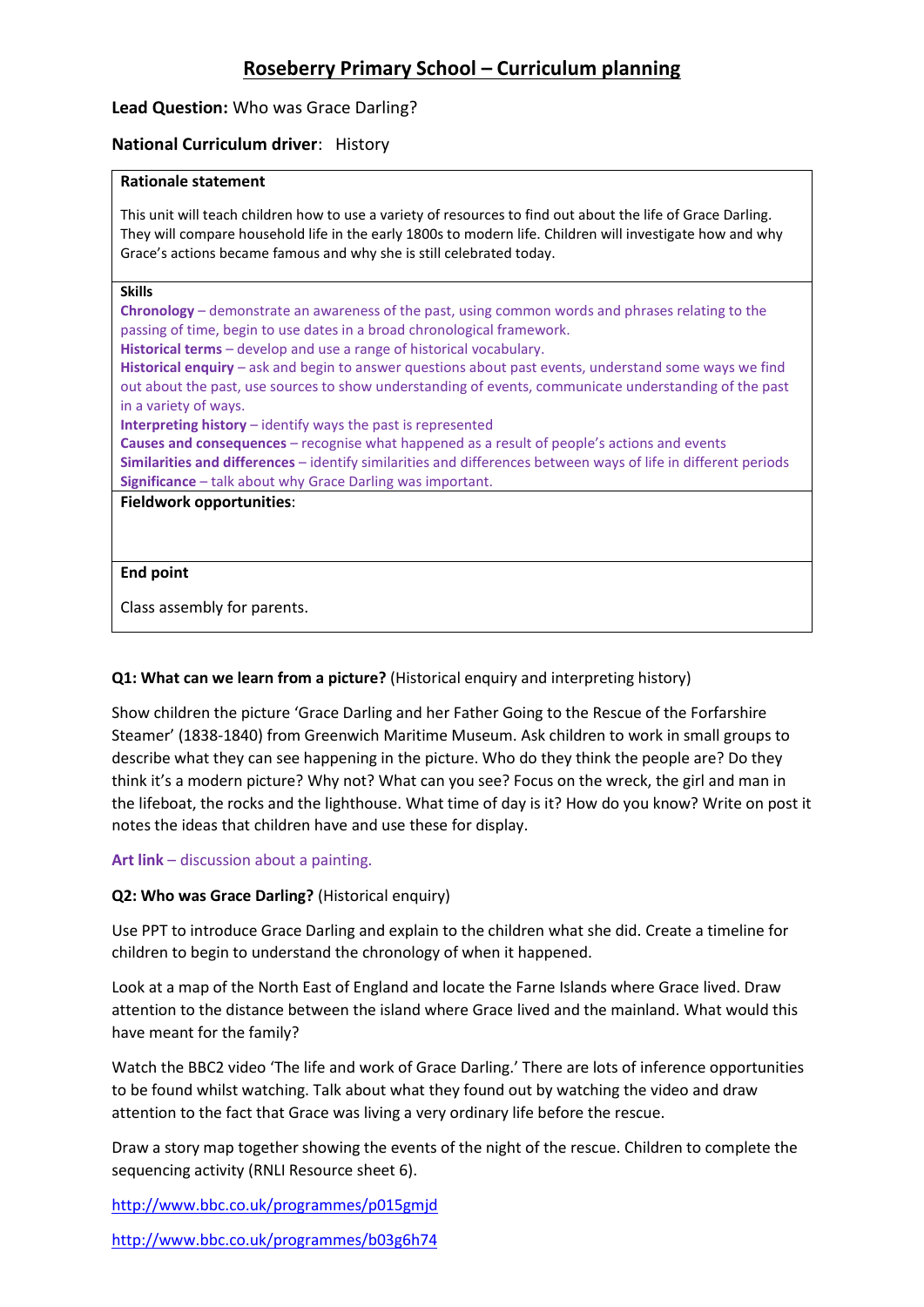**Music link** – can we create a soundscape to match the events of the rescue. Which instruments could we use to make the sounds?

# **Art link** – create stormy sea paintings.

# **Q3: What was life like for Grace?** (similarities and differences)

Explain to children that Grace's life was very different to their own. A big difference would be that she had no electricity. Discuss all the electrical things they use in their own homes today. Close all of the blinds and turn off the lights. Light a candle and explain that this would have been the only light that Grace would have had when it was dark. There were no streetlights so it would have been much darker than in their own homes at night and that the only light would come from the moon (and the light in the lighthouse). Tell the children that there was no running water on the island and consider how difficult this would have been. They had water in underground tanks that they had to pump into the living quarters in the lighthouse everyday. Tell the children about the jobs the family would have had to do everyday.

### **English link** – hot seating of Grace.

Children to work in mixed ability groups. Give each group one of the Victorian artefacts and ask them to discuss what they think it might be and what it might be used for – dolly washing stick, metal iron, bellows, slate and metal hoop and stick toy. Swap the artefacts around until each group has looked at each object. Each group to choose a scribe to write down their ideas. Choose one person from each group to explain what they think each objects is.

Use the RNLI information sheet (lesson 1) to talk about what life was like when Grace was young. Look at the picture of the Darling family. What can you see in the picture?

Sorting activity of pictures of objects to show the difference between Grace's life and modern life.

### **DT link** – make a lighthouse that lights up using wires, batteries and bulbs.

### **Q4: How did she become famous?** (causes and consequences)

RNLI lesson 5. Talk about how people become famous now and how people all over the world find out what is happening in the news due to the internet and social media. Compare this to how people found out about Grace and how she became famous. Watch the end of the video again where Grace is talking about what happened after the rescue.

Read the letter from the Queen to show how famous she was and talk about what an important letter this would have been for Grace to receive.

### **English link** - Use the story map to write a recount of the rescue.

### **Q5: How is she remembered today?** (significance)

Use the RNLI lesson to talk about the artefacts from the past that tell us how important Grace's story was at the time and how it was commemorated. Look at all of the remaining tributes and memorials to Grace and where they are.

One of the ways famous historical figures are remembered today is by having them printed on money. Look at the examples of people on notes. The £5 note has just been redesigned. Discuss together why Grace might be a good person to have on a new note.

**Art link** - Design your own £5 note and say why you think Grace should be on it. Draw portraits of Grace Darling.

### **English links**

<http://www.literacyshed.com/the-lighthouse.html>

## **Curriculum drivers**